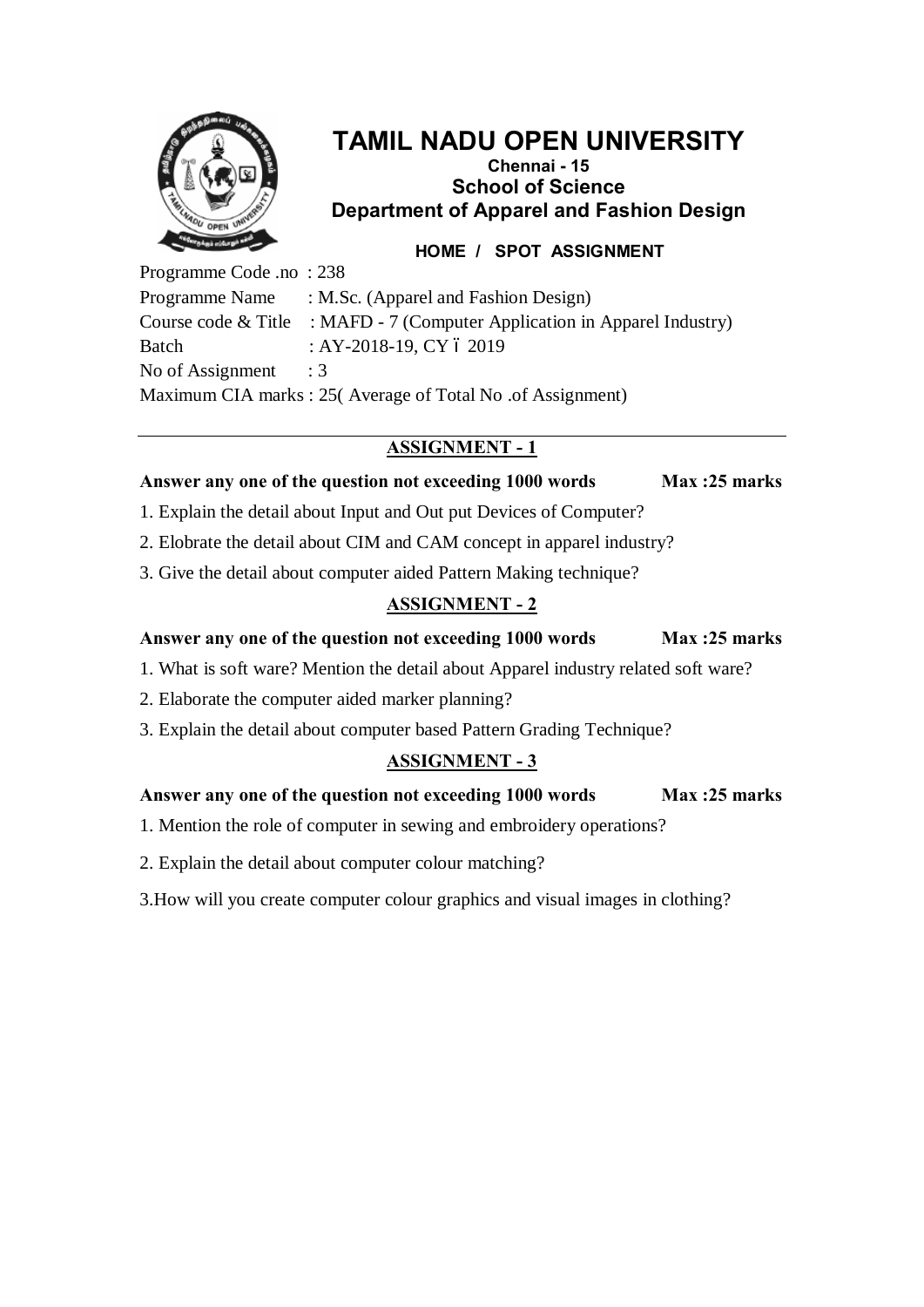

**Chennai - 15 School of Science Department of Apparel and Fashion Design**

**HOME / SPOT ASSIGNMENT**

Programme Code .no : 238 Programme Name : M.Sc. (Apparel and Fashion Design) Course code  $& Title \; : MAFD - 8$  (Fashion Merchandising) Batch : AY-2018-19, CY ó 2019 No of Assignment : 3 Maximum CIA marks : 25( Average of Total No .of Assignment)

## **ASSIGNMENT - 1**

## **Answer any one of the question not exceeding 1000 words Max :25 marks**

- 1. Define 6 Merchandising? and explain the scope of Fashion Merchandising?
- 2. Explain the role and Responsibility of Merchandiser in fashion industry?
- 3. What is the role and importance of export house in Apparel Industry?

### **ASSIGNMENT - 2**

**Answer any one of the question not exceeding 1000 words Max :25 marks**

1. Elaborate the detail about Buying house and Buying agency?

2. Explain the Pre buying and Post Buying activity in export unit?

3. Mention the role of merchandiser in Production, Delivary date extension and Transport delay?

## **ASSIGNMENT - 3**

### **Answer any one of the question not exceeding 1000 words Max :25 marks**

1. Explain the detail about Fashion Show?

- 2. Elaborate the detail about Marketing Analysis?
- 3. Explain the detail about Advertising and media planning?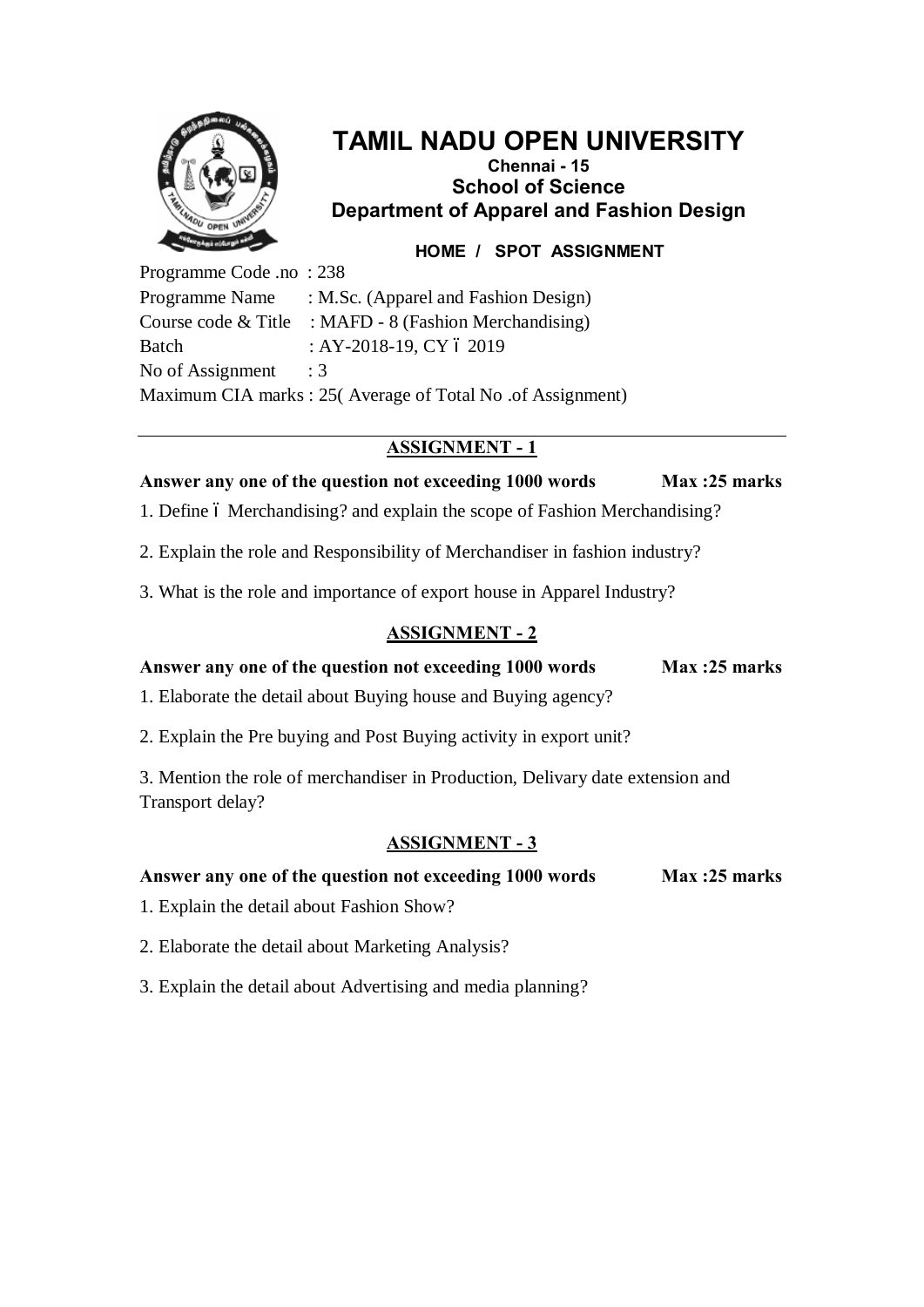

**Chennai - 15 School of Science Department of Apparel and Fashion Design**

**HOME / SPOT ASSIGNMENT**

Programme Code .no : 238 Programme Name : M.Sc. (Apparel and Fashion Design) Course code & Title : MAFD - 9 (Technical Textiles) Batch : AY-2018-19, CY ó 2019 No of Assignment : 2 Maximum CIA marks : 25( Average of Total No .of Assignment)

# **ASSIGNMENT - 1**

**Answer any one of the question not exceeding 1000 words Max :25 marks**

- 1. Elaborate the detail about importance and scope of Technical Textile?
- 2. Explain the detail about application of Technical Textile?
- 3. Mention the development and future prospects of Technical Textile?

## **ASSIGNMENT - 2**

**Answer any one of the question not exceeding 1000 words Max :25 marks**

1. Explain the detail about Technical fibers and Yarns Manufacturing?

- 2. Elaborate the detail about Non Woven and classification?
- 3. Explain the detail about Medical Textile?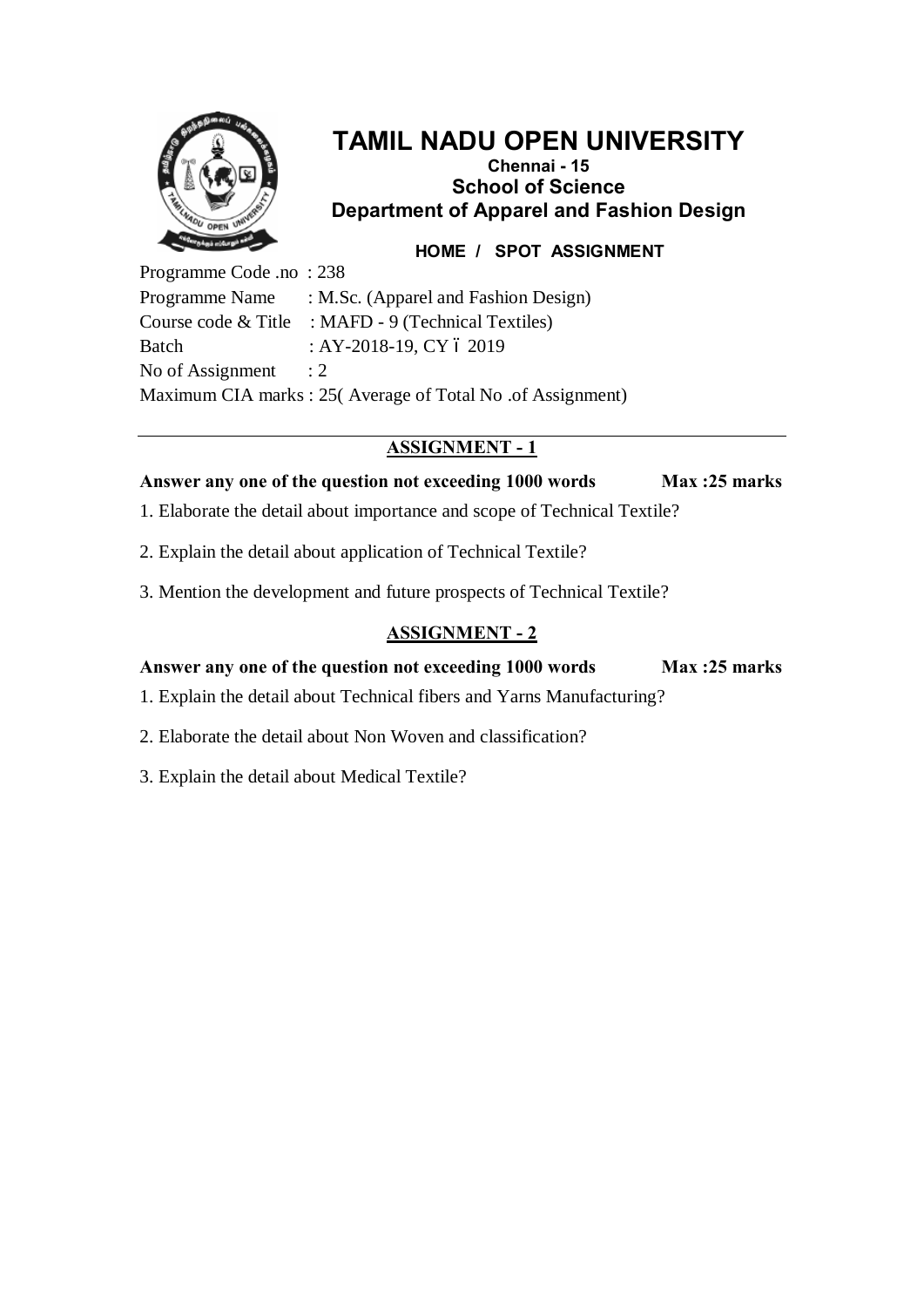

**Chennai - 15 School of Science Department of Apparel and Fashion Design**

### **HOME / SPOT ASSIGNMENT**

Programme Code .no : 238 Programme Name : M.Sc. (Apparel and Fashion Design) Course code & Title : MAFD - 10 (Textile Testing and Quality Control) Batch : AY-2018-19, CY ó 2019 No of Assignment : 3 Maximum CIA marks : 25( Average of Total No .of Assignment)

### **ASSIGNMENT - 1**

**Answer any one of the question not exceeding 1000 words Max :25 marks**

1. Explain the objective and Importance of Textile testing?

2. Give the details of national and international organizations involved in textile testing?

3. Elaborate the testing procedure involved in Textile Fiber Testing?

## **ASSIGNMENT - 2**

**Answer any one of the question not exceeding 1000 words Max :25 marks**

- 1. Write the details of followed Yarn test?
- a. Direct & Indirect system,
- b.Yarn Twist and Yarn Strength
- 2. How will you test and calculate the strength properties of fabric?
- 3. Explain the detail about fabric Stiffness and its testing procedure?

### **ASSIGNMENT - 3**

#### **Answer any one of the question not exceeding 1000 words Max :25 marks**

- 1. Explain the detail about Abrasion resistance test and the procedure?
- 2. Elaborate the detail about colour fastness properties of textile fabrics?
- 3. Explain the test methods used for testing the sewing threads?